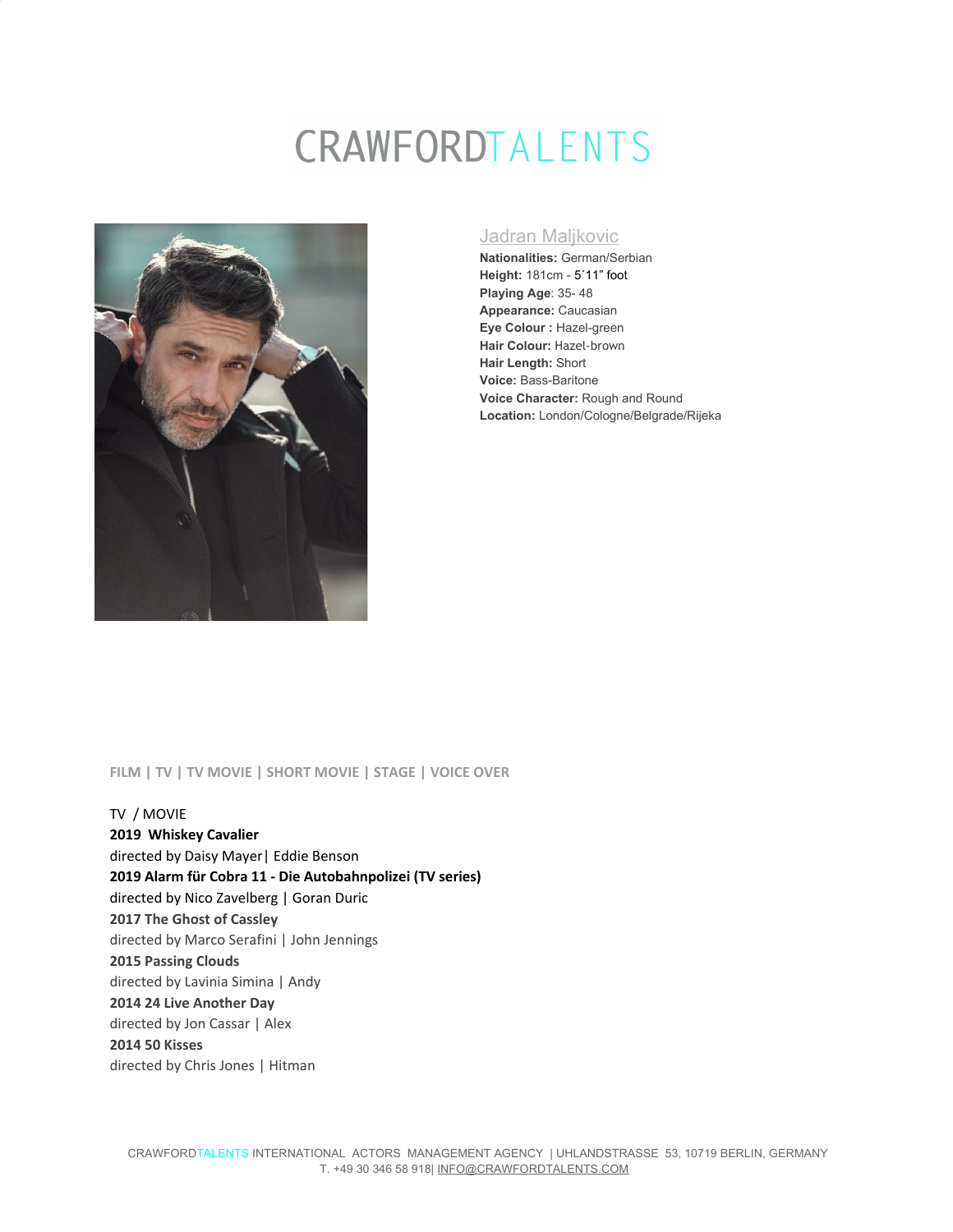**2012 NatGeo Seconds From Disaster: Black Hawk Down** directed by Gareth Johnson | Michael Durant **2011 Austenland** directed by Jerusha Hess | Rupert Hot Servant **2011 War Horse** directed by Steven Spielberg | German Lieutenant **2011 NatGeo Seconds From Disaster: 9/11** directed by Sean Smith | Air Traffic Controler **2011 White Heat** directed by John Alexander | Jay's boyfriend **2010 4.3.2.1** directed by Noel Clark & Mark Davis | Young Hostage

**SHORT MOVIE 2014 Dreamers** directed by Robert Howells | The Cartographer **2014 The Father** directed by Nöelle Soulier | Leon **2013 Seams** directed by Christina Pergomet | Valtteri **2012 Finding Time** directed by Miranda Howard-Williams | Spanish man **2012 Line Of Fire** directed by Joshua Sanger | The Real Hitman **2012 P-Touch** directed by Madeleine Morlet | Edward **2012 The Librarian** directed by Miranda Howard-Williams | Gal **2012 The Moment** directed by Ekta Walia | Hitman **2012 The Small Print** directed by Osagie Samuel | Medic **2011 Nuke VFX** directed by Russell Dodgson | Peter

**VOICE OVER 2015 Assassin's Creed Chronicles** directed by Alexandre Amancio | Trotsky **2013 Istanbul Olympic Games 2020** directed by Nigel Simpkins | Photojournalist **2012** directed by Nick Love | Serbian gangster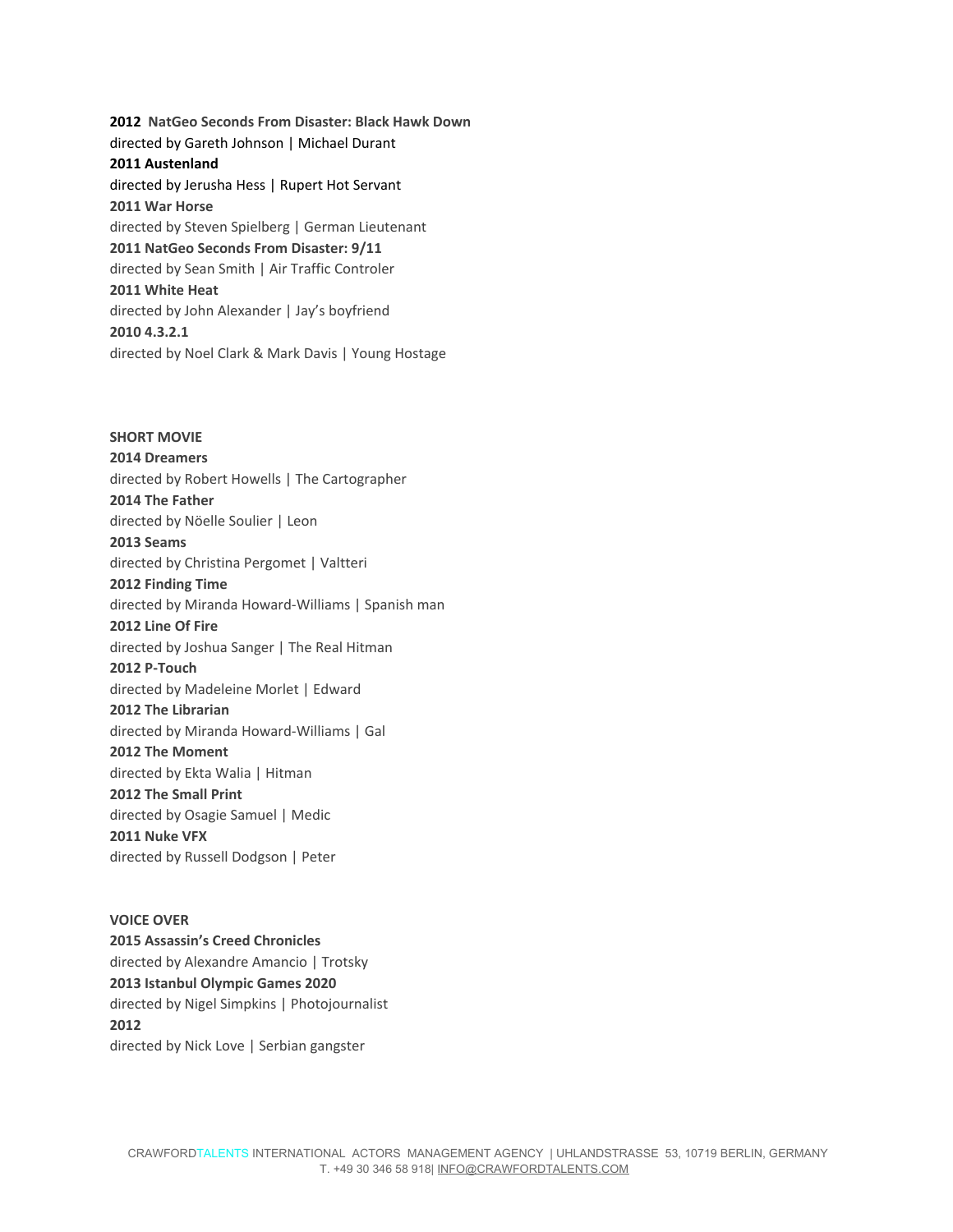#### **STAGE**

#### **2018 Bodyguard The Musical Stuttgart**

directed by Thea Sharrock | Frank Farmer **2017 Bodyguard The Musical Cologne** directed by Thea Sharrock | Frank Farmer **2016 Bodyguard The Musical Cologne** directed by Thea Sharrock | Sy Spector first cover Frank Farmer **2008 Putujuce Pozoriste Sopalovic** directed by Vladimir Putnik | Drobac

**COMMERCIALS 2018 AUDI A6 2015 Bazuka 2014 Sony Action Mondays 2013 Istanbul Olympic Games 2020 2011 ForeverMark Diamonds 2011 Nokia Entertainment Made Bigger**

#### **SKILLS**

Horse-back riding, Basic fighting skills (Stage and Film), Sports- Tennis, Table Tennis, Badminton, Football, Volleyball, Basketball, Skiing, Weight Training Excellent Driver (Class B Driving License) Usually perform my own stunts (driving, falling, fighting) LTA Licences Tennis Coach

#### **EDUCATION**

**2009 Meisner - Scott Williams Impuls Company** - London, UK **2009 Voice Training -** Isabel Pollen **2007 Drama -** Vladimir Putnik

#### **LANGUAGES / ACCENTS & DIALECTS**

German, Croatian, Serbian, English (the US, other dialects from Commonwealth countries), Italian (Basic), Bosnian and Croatian dialect.

**MUSIC & DANCE** Basic knowledge of classical dances.

## CRAWFORDTALENTS